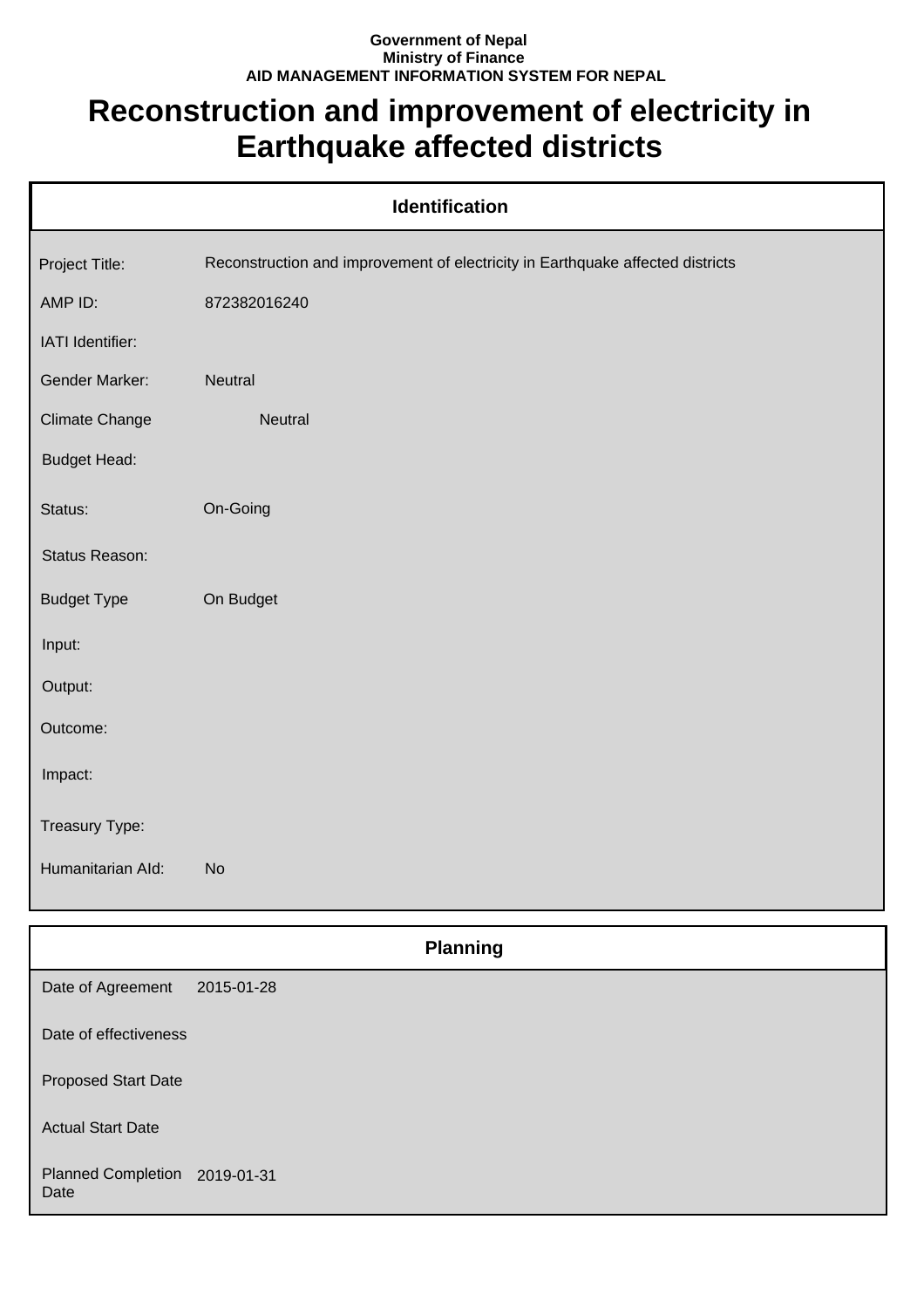| <b>Location</b>  |            |
|------------------|------------|
| Location         | Percentage |
| Rasuwa (Dhunche) | 50.0%      |
| Nuwakot (Bidur)  | 50.0%      |

| <b>National Plan</b>                                                            |            |
|---------------------------------------------------------------------------------|------------|
| Program                                                                         | Percentage |
| [ Hydro Electricity ] [ Water Resources ] [ Infrastructure Development Policy ] | 100.0%     |

| <b>Sector</b>                             |            |
|-------------------------------------------|------------|
| Sector                                    | Percentage |
| Nepal Sector Classification ELECTRICITY 0 | 100.0%     |

| <b>Implementing/Executing Agency</b> |        |  |
|--------------------------------------|--------|--|
| <b>Implementing Agency</b>           |        |  |
| Ministry of Energy                   | 100.0% |  |
| <b>Executing Agency</b>              |        |  |
| Ministry of Energy                   | 100.0% |  |
| <b>Responsible Organization</b>      |        |  |
| Ministry of Energy                   | 100.0% |  |
| Donor                                |        |  |
| German Development Cooperation (KfW) | 0.0%   |  |

|                            |                       |                    | <b>Funding</b>                |            |                     |
|----------------------------|-----------------------|--------------------|-------------------------------|------------|---------------------|
| Transaction<br>Date        | Type of<br>Assistance | Mode of<br>Payment | Post Earthquake<br>Assistance | Commitment | <b>Disbursement</b> |
| <b>UNDISBURSED BALANCE</b> |                       |                    | null                          |            |                     |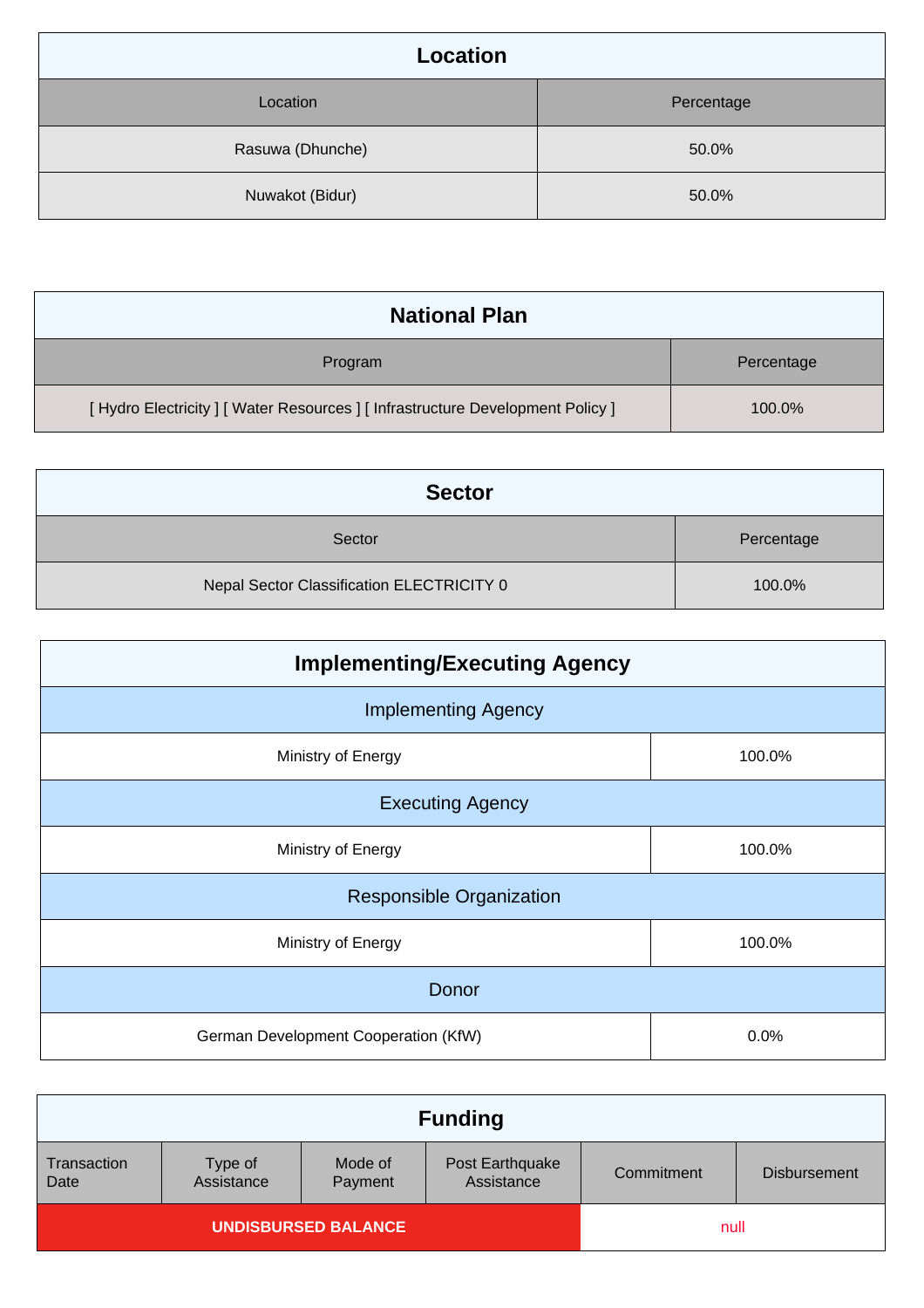| Transaction<br>Date                          | Type of<br>Assistance                       | Mode of<br>Payment    | Post Earthquake<br>Assistance | Commitment | <b>Disbursement</b> |
|----------------------------------------------|---------------------------------------------|-----------------------|-------------------------------|------------|---------------------|
|                                              | <b>German Development Cooperation (KfW)</b> |                       |                               |            |                     |
|                                              |                                             |                       | <b>Actual</b>                 |            |                     |
| 12/28/2015                                   | <b>Grant Aid</b>                            | <b>Direct Payment</b> | Yes                           | 5,473,500  | Ю                   |
| 12/31/2017                                   | Grant Aid                                   | <b>Direct Payment</b> | Yes                           | Ю          | 61,195              |
| 6/30/2019                                    | <b>Grant Aid</b>                            | <b>Direct Payment</b> | Yes                           | 0          | 69,349              |
| 11/30/2019                                   | <b>Grant Aid</b>                            | <b>Direct Payment</b> | Yes                           | 0          | 210,021             |
| 6/30/2020                                    | Grant Aid                                   | <b>Direct Payment</b> | Yes                           | Ю          | 205,805             |
| 2/28/2021                                    | <b>Grant Aid</b>                            | <b>Direct Payment</b> | Yes                           | 0          | 364,625             |
| 6/30/2021                                    | Grant Aid                                   | <b>Direct Payment</b> | Yes                           | 0          | 299,965             |
| 12/31/2021                                   | <b>Grant Aid</b>                            | <b>Direct Payment</b> | Yes                           | 0          | 1,037,758           |
| <b>Total</b>                                 |                                             |                       | 5,473,500                     | 2,248,713  |                     |
| Total (German Development Cooperation (KfW)) |                                             |                       | 5,473,500                     | 2,248,713  |                     |
| <b>UNDISBURSED BALANCE</b>                   |                                             |                       | 3,224,787                     |            |                     |

## **Progress Achieved**

Progress Achieved:

Key Problems:

Steps Taken to Solve Problems: